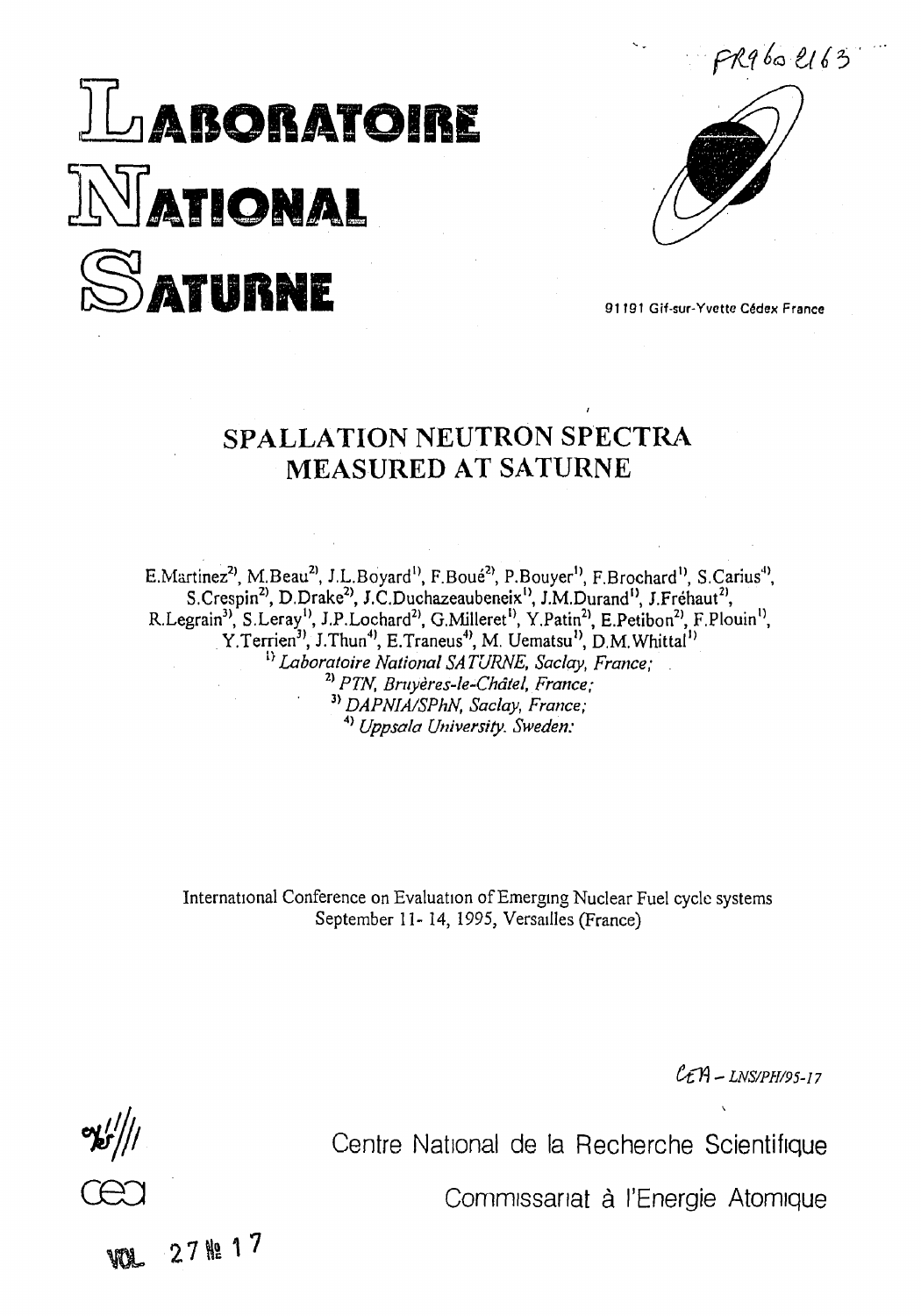## SPALLATION NEUTRON SPECTRA MEASURED AT SATURNE

E.Martinez<sup>2)</sup>, M.Beau<sup>2)</sup>, J.L.Boyard<sup>1)</sup>, F.Boué<sup>2)</sup>, P.Bouyer<sup>1</sup>, F.Brochard<sup>1)</sup>, S.Carius<sup>4)</sup>, S.Crespin<sup>2)</sup>, D.Drake<sup>2)</sup>, J.C.Duchazeaubeneix<sup>1)</sup>, J.M.Durand<sup>1)</sup>, J.Fréhaut<sup>2)</sup>, R.Legrain<sup>3)</sup>, S.Leray<sup>1</sup>, J.P.Lochard<sup>2</sup>, G.Milleret<sup>1</sup>, Y.Patin<sup>2</sup>, E.Petibon<sup>2</sup>, F.Plouin<sup>1</sup>, Y.Terrien<sup>3)</sup>, J.Thun<sup>4)</sup>, E.Traneus<sup>4</sup>, M. Uematsu<sup>1</sup>, D.M.Whittal<sup>1</sup> <sup>l)</sup> Laboratoire National SATURNE, Saclay, France; *2) PTN, Bruyères-le-Châtel, France;* 3)  *DAPNIA/SPhN, Saclay, France;* 4)  *Uppsala University, Sweden;*

### Abstract :

Good knowledge of spailation reactions is necessary to design accelerator-based transmutation systems. An extensive program has begun at Saturne to measure energy and angular distributions of neutrons produced by incident protons or deuterons of up *to 2* GeV on several thin targets. Our measurements will extend the available data to higher energies than the present limit of 800 MeV enabling improvements to the codes which are sometimes in poor agreement with the data.

#### 1. Introduction :

Spailation reactions are often used to produce intense neutrons fluxes. Of the many applications which are being studied, hybrid spallation-reactor systems are useful for producing energy or incinerating wastes. In these systems, a spailation source is provided by the interaction of protons or deuterons of about 1 GeV with a heavy target. The neutrons produced interact with a sub-critical blanket assembly in which nuclear wastes are burned and/or energy is produced with a reduced production of radioactive wastes.

To conceive such projects, especially to design the spailation target and to predict the radiation damage in structural materials, good knowledge of spailation processes is needed. Fundamental nuclear data such as the number of neutrons produced for each incident particle and their energy and angular distribution are necessary to achieve such accelerator-based transmutation applications.

Such data are also essential for validating and improving the codes which simulate spailation processes. Some comparisons between these codes have shown their poor agreement. Moreover, we must emphasize that there are no data for spallation reactions above  $800$  MeV<sup>1</sup> and, even below this energy, there are discrepancies between different measurements<sup>2)</sup>.

Therefore, in order to produce more extensive and reliable data, a new program has begun at Saturne to measure the double differential cross-sections for neutrons produced by protons or deuterons with energies between 800 MeV and 2 GeV on various thin targets. The first data were taken at the end of 1994 and this program will continue until 1997.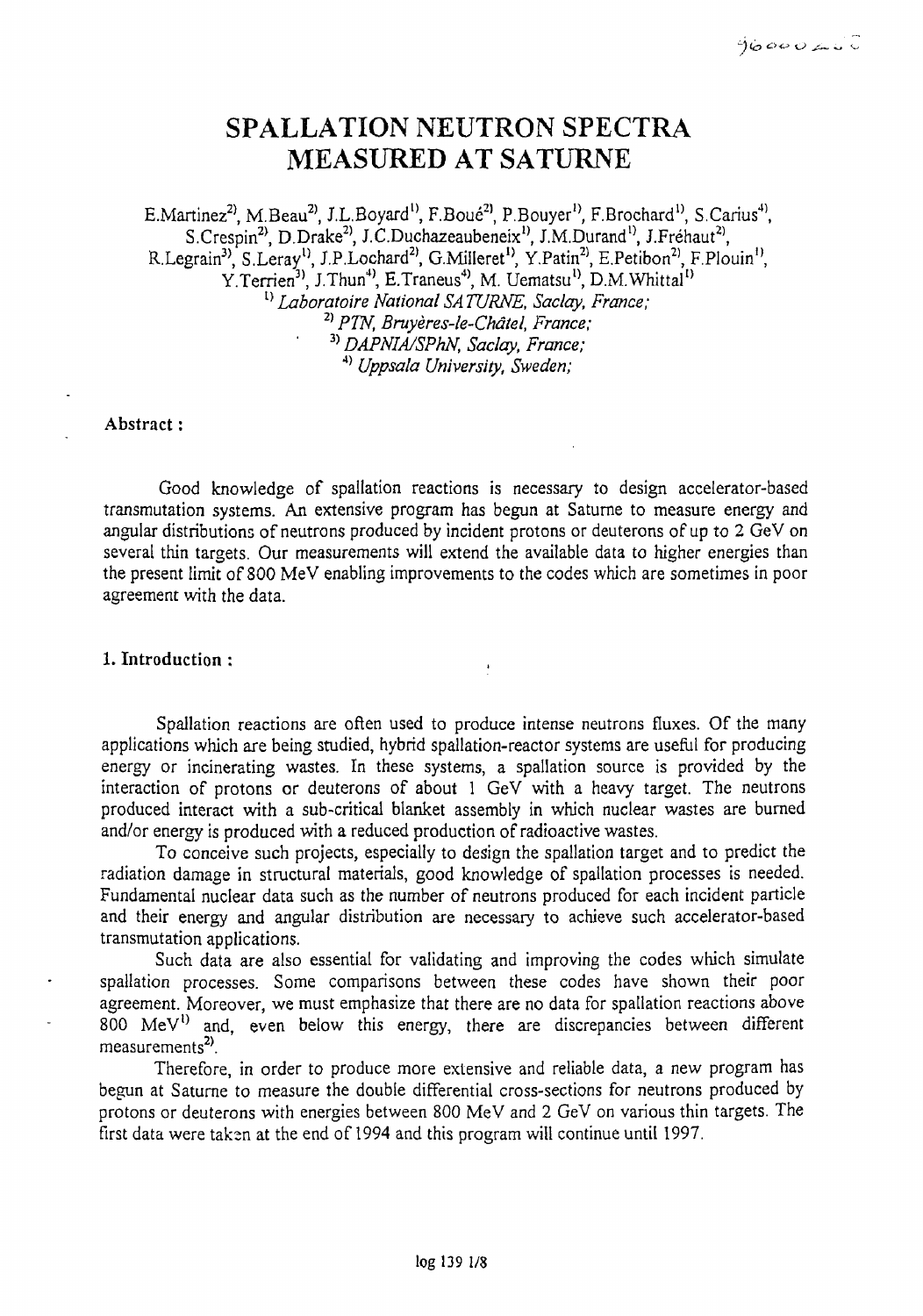#### 2. Experimental arrangement :

The present experimental arrangement was designed to study the energy distributions of neutrons produced by thin targets at 0°. Future measurements will extend these data to the angular distributions up to 160°. Neutron energy is normally measured using pulsed beams and time of flight techniques. The synchrotron of the Laboratory National Saturne does not allow such measurements because the beam structure is essentially dc and long flight paths are not available. We therefore use two different techniques to measure neutron spectra. The experimental set-up is shown in figure 1.

For the high energy measurements, neutrons produced by the spallation target are collimated and then pass through a liquid hydrogen convertor located 15 meters downstream. The momentum of protons produced by back-angle elastic scattering of the neutrons is measured by a magnetic spectrometer with an angular acceptance of IS degrees and low energy cutoff of about 100 MeV. Their trajectory is reconstructed from information provided by three double-plane wire chambers. The trigger is provided by a coincidence between the front-end scintillator (Tl) and a plastic scintillator hodoscope behind the spectrometer (T2). The beam intensity, about 10<sup>10</sup> particles per second, is measured using two triple-element scintillator telescopes viewing a 50  $\mu$ m mylar target placed upstream in the beam. Absolute calibration of these telescopes is obtained by irradiating a disk of carbon and counting the  $\beta$ decay rate from  $^{11}C$ , for which the production cross-section is known.

For the measurements of the lower energy neutrons, the beam intensity is reduced to 10<sup>6</sup> particles per second so that individual beam particles can be counted by a thin scintillator placed just in front of the production target. The diameter of this counter was made slightly smaller than the target to ensure that all the beam particles counted by the scintillator also traverse the target. Neutrons produced within a solid angle of 0.07 msr about zero degrees are detected by an NE213 scintillator placed 13.5 meters downstream and time of flight is measured relative to the tagged proton. Time resolution measured from the prompt gamma-ray pulses is about 1.5 ns. In the analysis, the gamma-rays are removed from the time of flight spectra using pulse shape discrimination. These low energy measurements extend from about 4 to 200 MeV. The energy resolution at 200 MeV is. about 10 MeV so a good comparison can be made with the high energy spectrum.

In both cases, protons which did not interact in the target or other charged particles emitted in the forward direction, are deflected by a magnetic field into a concrete beam stop, before the collimator. But it is necessary to ensure that all the charged particles which could appear to be neutrons in the spectrometer or the NE213 scintillator are eliminated, So in addition to the sweeping magnet we placed a thin scintillator after the collimator to tag and reject all the stray charged particles. Moreover, a shadow bar is used to measure the background created by the interaction of neutrons with the collimator and air in the flight path.

The lengths of the targets are a compromise between the counting rate, the number of unwanted secondary reactions in the target and the energy loss.

An essential aspect of these measurements is the determination of detection efficiency. A useful feature of Saturne is that it is easy to switch to deuteron beams. By using their breakup on a Be target, we can produce quasi-monoenergetic neutron beams that are used to calibrate the detection svstem.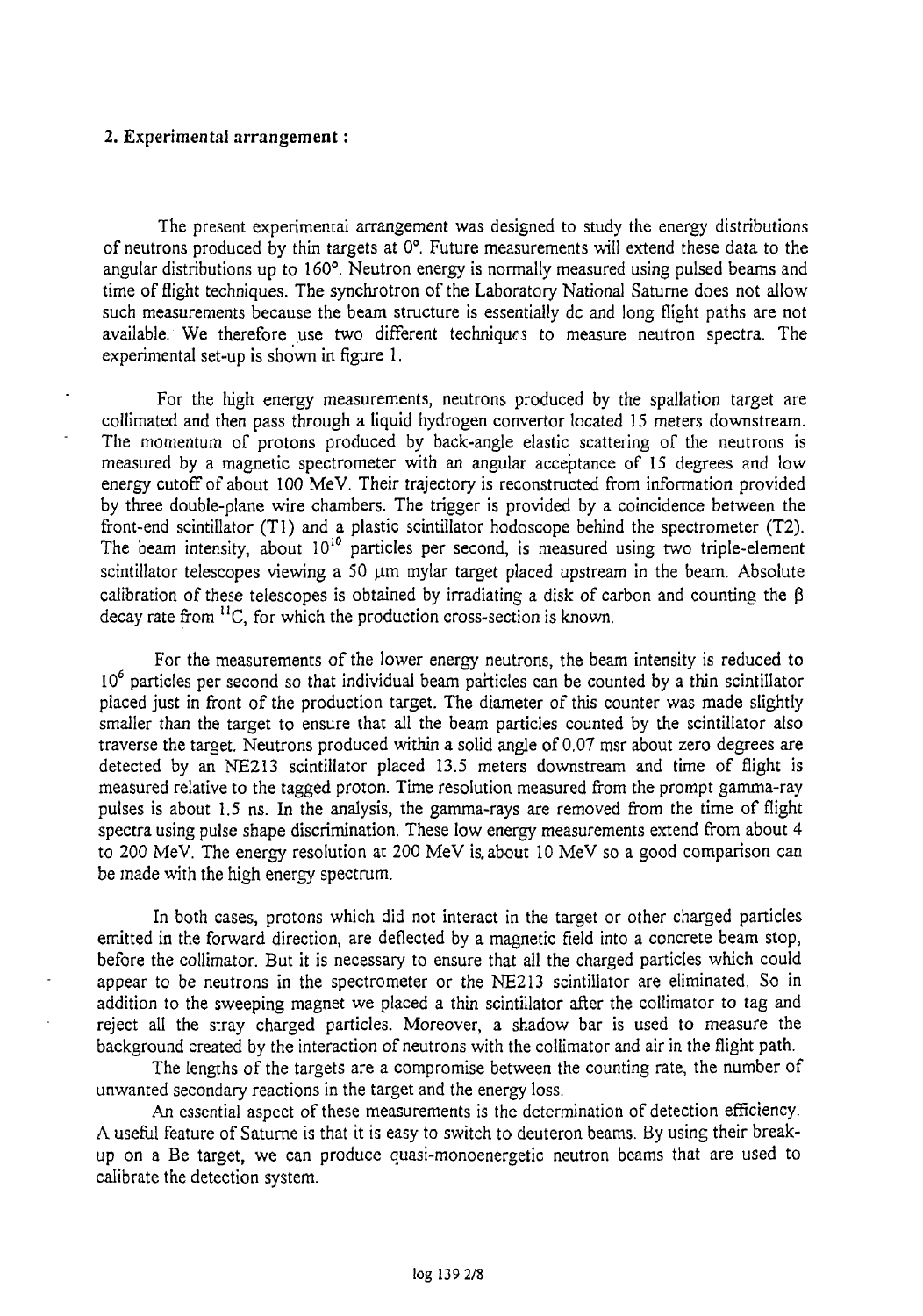

Fig. 1 : Experimental arrangement : Above: measurement of neutron energy from 100 MeV to<br>the beam energy. Below: measurement of neutron energy from 2 to 200 MeV.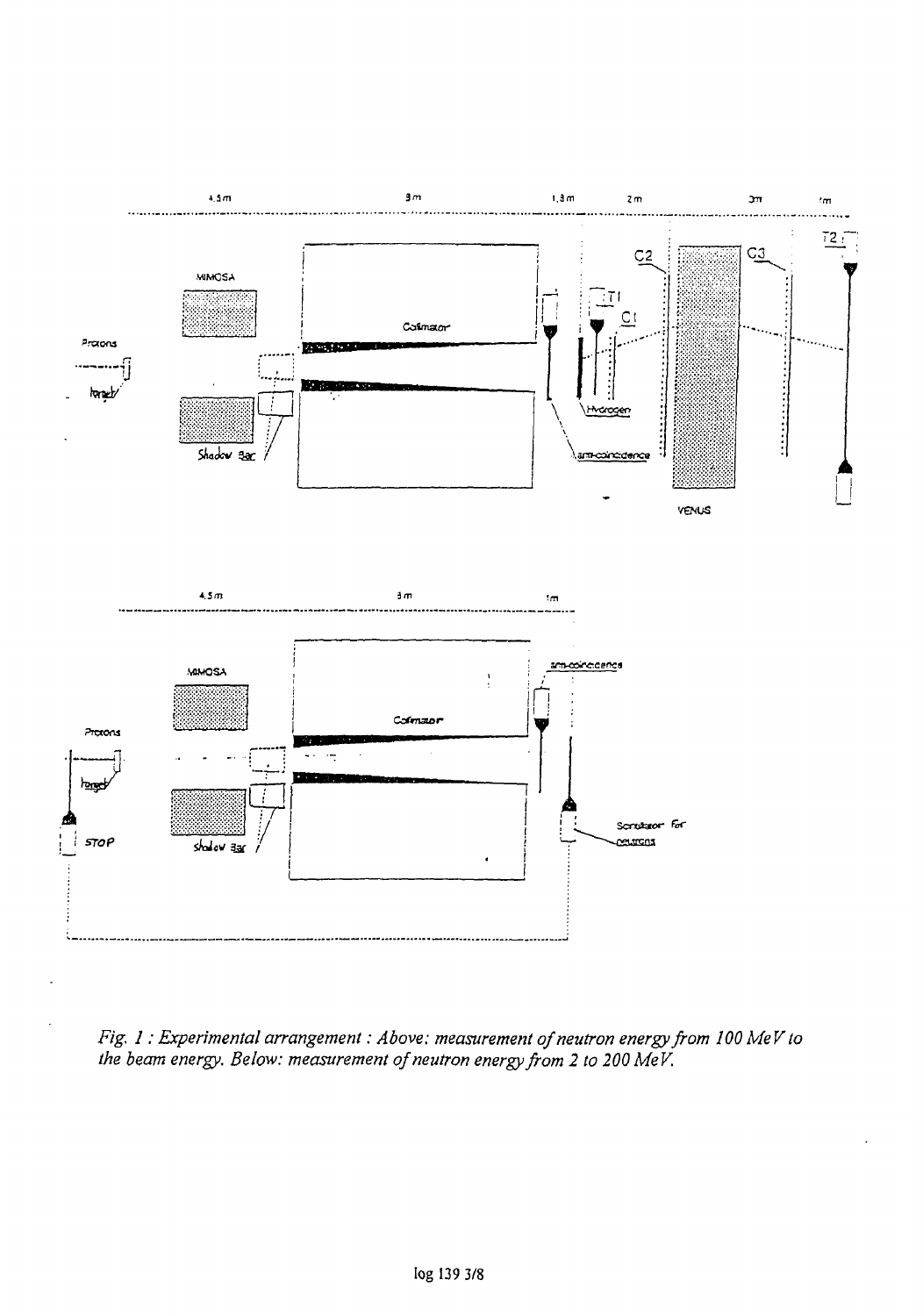#### 3. Analysis and results :

This experimental set-up was installed during the first month of 1994 and tested in June. The first measurements, made during November 94, determined the efficiency of the detectors.for neutrons varying from 50 MeV to 1.15 GeV. We also measured the neutron spectra at 0° produced by 800 MeV protons on a lead target and by 1.2 GeV protons on both lead and iron targets.



*Fig. 2 : Mass discrimination spectrum measured with 1.6 GeV deuterons on a 7.5 cm Beryllium target.* 

For high energy neutrons, trajectory reconstruction provides proton momentum by the relation between the particle path in a magnetic field and its velocity. Combined with a time of flight measurement between Tl and the scintillator hodoscope of the spectrometer, we can discriminate protons from other charged particles. A typical mass spectrum is shown in figure 2. The mass resolution is adequate to provide unambiguous identification of protons, allowing us to separate them from the deuterons and pions which are also detected.

Assuming that the recoil protons are produced by elastic scattering ( inelastic processes are discussed below ), the momentum measured by the spectrometer rea by the spectrom<br>ince the incident now measured energy.

Software cuts on the trajectory reconstruction were used to eliminate protons which did not originate in the liquid hydrogen convenor. In order to reduce these events ( 50 % of the data ), structural materials surrounding the target have been disminuished for the next experiments. To estimate the background created by the environment of the neutron production target, data were taken without the target. A total background of about 20 % was then subtracted.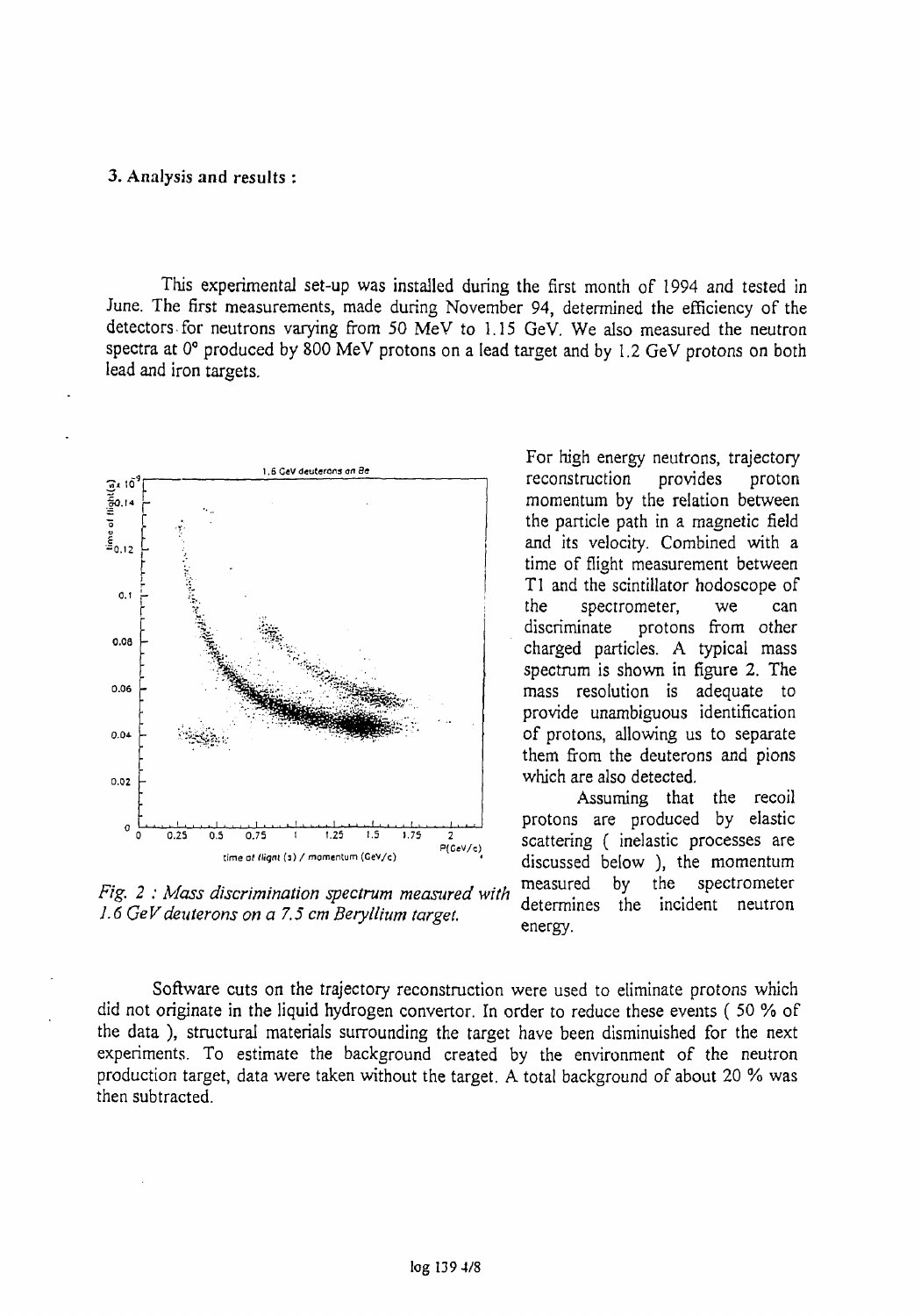

*Fig. 3 : Preliminary nevtron spectrum measured with* break-up using the cross-sections of *the spectrometer using 800 MeV protons on a 2.5 cm lead target*<br>lead target. np->d $\pi^0$ 



*Fig. 4 : Proton spectrum measured with a quasimonoenergetic neutron beam produced by 1.6 GeV* obtained for each respectively. *deuterons on a 7.5 cm Beryllium target.* 

o.a cev protons on <sup>p</sup>b and contained a contained by the spectral contained by An example of the spectral obtained at 0° with 800 MeV protons on a lead target is shown in figure 3. This spectrum is characterized by a peak at an energy near than that of the proton beam which is due to quasielastic charge exchange in the lead nucleus. There is also a broader peak, 300 MeV below, which is produced by reactions involving quasifree pion production. This spectrum has not been corrected for the spectrometer detection efficiency. This correction will be made using the measured responses of the spectrometer to quasi-monoenergetic neutrons from 200 MeV to 800 MeV : for each energy, we can deduce the neutron flux produced by the deuteron either the elastic scattering<sup>1), 2), 3)</sup> or the  $reaction<sup>4</sup>$  in the hydrogen convertor.

> Figure 4 shows an example of the response of the spectrometer to quasi-monoenergetic neutrons. The width of the elastic peak is mainly due to the momentum wavefunction of the break-up deuterons. This proton spectrum is dominated by elastic scattering. The contribution from inelastic reactions, at lower energies, involve pion production such as  $np\rightarrow pn\pi^o$  or  $np\rightarrow pp\pi^o$ .

In measuring spallation neutron spectra, however, we can not distinguish the kind of reaction that produced each proton detected in the spectrometer. For the moment, we have assumed only elastic scattering, so the neutron spectra still need to be corrected for the contribution due to inelastic processes. This deconvolution will use the spectrometer responses obtained for each quasi-monoenergetic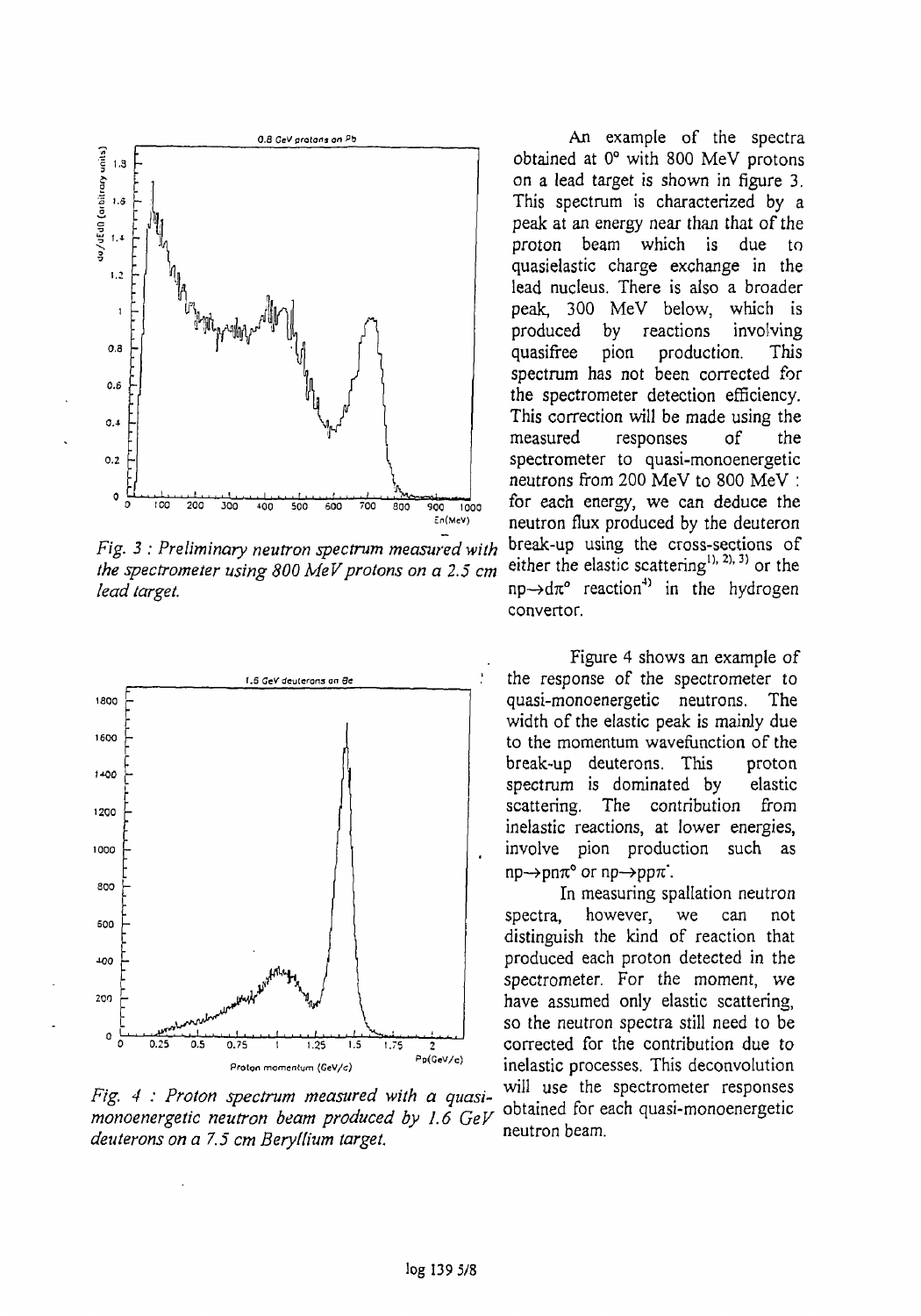For the low energy spectra, the neutron energy is measured by the time of flight technique. A pulse given by the neutron detector is used as a start for the time of flight measurement. Stop pulses, measured by the proton detector are delayed by one microsecond and sent to the TDC, used in common start mode. This delay represents the maximum time required for a 1 MeV neutron to travel along the 13.5 m flight path. During this time several stop pulses can be registered. To be sure of measuring the proton correlated with the neutron production, the train of stop pulses is routed through a pulse separator. The separator accepts a series of pulses and routes each one in turn to separate outputs. This series of pulses is then sent to eight TDC's. By adding the eight TDC spectra, we can reconstruct the real time of flight spectrum at the cost of an additional random background. An identical TDC-separator system is used to record'this uncorrelated background using a non-delayed stop pulse. This background to be subtracted constitutes typically 60 % of the events after elimination of gamma rays.



The pulse shape difference between signals due to neutrons and those due to gamma rays is used to remove those gamma rays which are detected despite the thick lead cylinder surrounding the NE213 scintillator. This pulse shape discrimination consists of storing two different components of the signal given by the neutron counter ( the full integrated pulse and the decay tail ) and plotting them in a two dimensional spectrum, as in figure 5.

The software cuts removes most of the gamma rays from the time of flight measurement. More or less 80 % of the total events were due to gamma ray detection.

*Fig.* 5 : *Neutron discrimination spectrum measured with 200 MeV deuterons on a Beryllium target. The curves are the cuts used to eliminate gamma rays.*

After these corrections, we obtain a net time of flight spectrum. The results obtained with 800 MeV incident protons on a lead target are shown in figure 6. This spectrum has not been corrected for the detector efficiency which was measured with monoenergetic neutron beams at Saturne. The neutron flux for these measurements was calculated from the known cross-sections for the break-up of deuterons on  $\mathrm{Be}^{5}$ . For the lower energies from 2 to 16 MeV, the efficiency was measured with the Van de Graaff accelerator at Bruyères-le-Châtel, using the  ${}^{3}H(p,n){}^{3}He$  and the  ${}^{3}H(d,n){}^{4}He$  reactions. For each measurement our scintillator and another smaller neutron counter with a well known efficiency were placed symmetrically at +/- 20° to the beam direction. Thus, a comparision of the counting rates provided the detector efficiency. The results obtained for these efficiency measurements are shown in figure 7.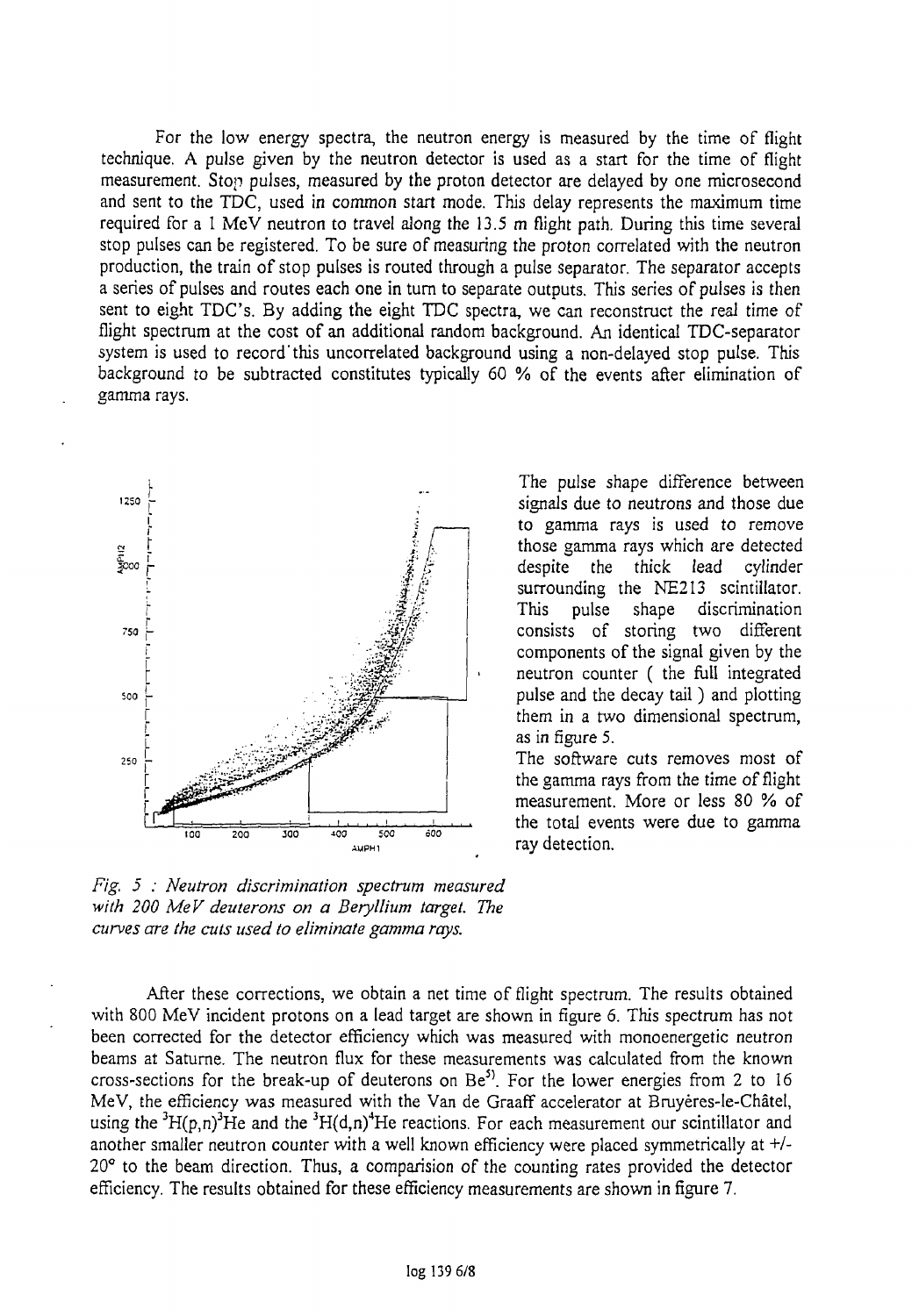

Fig. 6 : Preliminary neutron spectrum measured by Fig. 7 : Efficiency curve of the neutron<br>the time of flight technique, with protons of 800 MeV counter with measurements made at *the time of flight technique, with protons of 800 MeV on a lead target. Bruyères-Le~Châtel (2 to 16MeV) and*

*with quasi-monoenergetic neutron beams at Saturne (50 to 200 MeV)*

#### 4. Future :

Measurements will be extended this year to higher energy protons (1.6 GeV and above) and to incident deuterons. The targets will be a range of different elements such as Al, Fe, Zr, W and Pb. These elements are chosen either as likely structural materials to be used in hybrid systems or as good spallation targets. Due to time constraints, only two targets (Pb and Fe) will be studied at all energies and incident particles, however measurements will be made at least at one energy on all the targets.

The design of accelerator-based transmutation systems and the improvement of applicable codes, requires a good knowledge of the angular distribution of spallation neutrons. For example, it is crucial to know how many neutrons are likeiy to be emitted through the window which will separate the accelerator beam from the target used for transmutation.

The extension of our measurements to the angular distribution of the neutrons necessitates a change of our experimental set-up in order to detect neutrons emitted at several angles simultaneously. Therefore, the future experiment will be mounted in a larger hall. Concrete shielding will surround the target and protect the detectors from the background created by the beam stop. Several collimators will pierce this wall at the angles we want to study. The spectrometer will run from 0° to 90°, since high energy neutrons are not expected above *90°,* and six scintillators will be used for time of flight measurement of the low energy neutron distributions.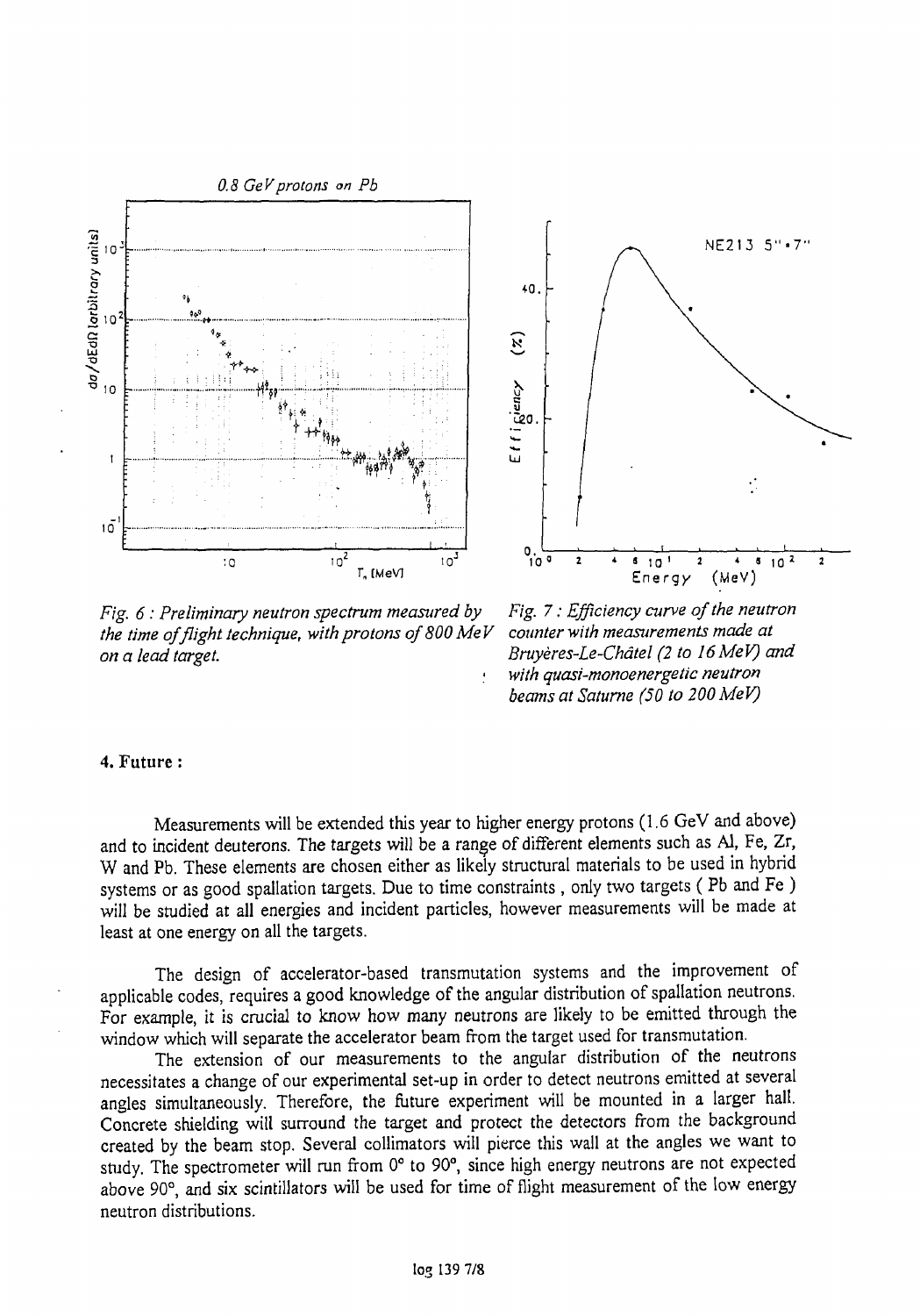This new set-up will also be used to measure the energy spectrum of neutrons emitted by thick targets. In this case, only the scintillators will be used as only low energy neutrons are expected to escape from the target. We will study the neutrons emitted from several points of the target with different incident particles, energies, sizes and composition of targets. These measurements will be useful for testing the codes under a variety of conditions. These experiments will be a collaboration between the LNS ( Saclay ), PTN ( Bruyères-le-Châtel ), the DAPNIA/SphN ( Saclay ), the Demon group and Uppsala University with the additional participation of the EPN ( Orsay ) for the measurements with thick targets. The experimental set-up will be installed in 1995 and the first measurements will be made in the middle of 1996.

#### References :

- *1. W. B. Amian et al, Nucl. Sci. Eng. 112 (1992) 78*
- *2. W. B. Amian et al, Report LA-UR-91-3410 LANL(1991)*
- *3. M. Jain et al., Phys. Rev. C 30 (1984) 566*
- *4. L. C. Northcliffe el al, Phys. Rev. C 47 (1993) 36*
- *5. M. L. Evans, et al., Phys. Rev. C 26 (1982) 2525*
- *6. M. Jain et ai, Nucl. Phys. A336 (1980) 325*
- *7. G. Bizardet ai, NucL Inst. andMeth. Ill (1973) 451*